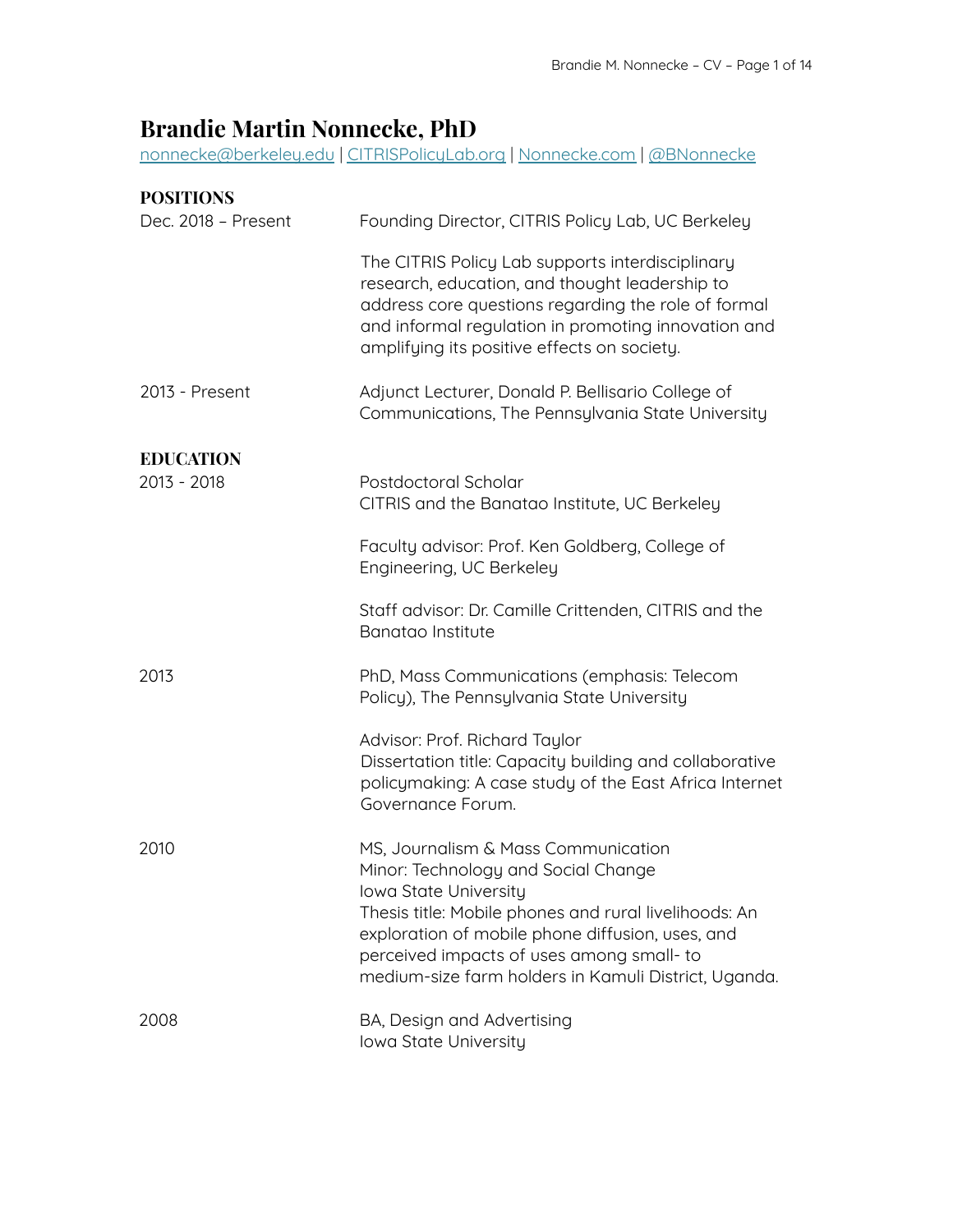# **FELLOWSHIPS**

| April 2021 - Present | Fellow, International Strategy Forum, Schmidt Futures                                                                                                                                                                                                                                                                                                                                                                                   |
|----------------------|-----------------------------------------------------------------------------------------------------------------------------------------------------------------------------------------------------------------------------------------------------------------------------------------------------------------------------------------------------------------------------------------------------------------------------------------|
| May 2020 - Present   | Technology & Human Rights Fellow, Carr Center for<br>Human Rights Policy, Harvard Kennedy School                                                                                                                                                                                                                                                                                                                                        |
| June - Aug. 2019     | Tech Policy Hub Fellow, The Aspen Institute                                                                                                                                                                                                                                                                                                                                                                                             |
| $2016 - 2019$        | Digital Economy & Society Fellow,<br>World Economic Forum                                                                                                                                                                                                                                                                                                                                                                               |
| 2016 - 2018          | Senior Research Fellow, Women & Girls Lead Global,<br>Independent Television Services (ITVS)                                                                                                                                                                                                                                                                                                                                            |
| 2011 - 2013          | Research Fellow, Institute for Information Policy,<br>The Pennsylvania State University                                                                                                                                                                                                                                                                                                                                                 |
| <b>AWARDS</b>        |                                                                                                                                                                                                                                                                                                                                                                                                                                         |
| 2022, 2021           | UC Berkeley Spot Awards in recognition of work above<br>and beyond normal performance expectations                                                                                                                                                                                                                                                                                                                                      |
| 2021                 | Recognized in the Women in AI Ethics' 2021 list of "100<br>Brilliant Women in AI Ethics"<br>(https://100brilliantwomeninaiethics.com/the-list/of-20<br>21/                                                                                                                                                                                                                                                                              |
| 2019                 | Young Emerging Scholar Award, 2019 International<br>Conference on Knowledge, Technology, and Society,<br>Barcelona, Spain<br>(https://techandsoc.com/about/history/2019-conferen<br>ce)                                                                                                                                                                                                                                                 |
| 2018                 | Young Leader in Human Rights & Tech, RightsCon                                                                                                                                                                                                                                                                                                                                                                                          |
| 2018                 | Pacific Telecommunications Council (PTC) Best Quality<br>of Life Improvement Award Runner-Up, which<br>recognizes a telecommunications product or<br>network-centric ICT application that has had the most<br>outstanding impact on improving the quality of life for<br>people in the Pacific Rim. Received for<br>"DevCAFE/Malasakit" crowdsourcing platform to<br>identify disaster risk reduction strategies in the<br>Philippines. |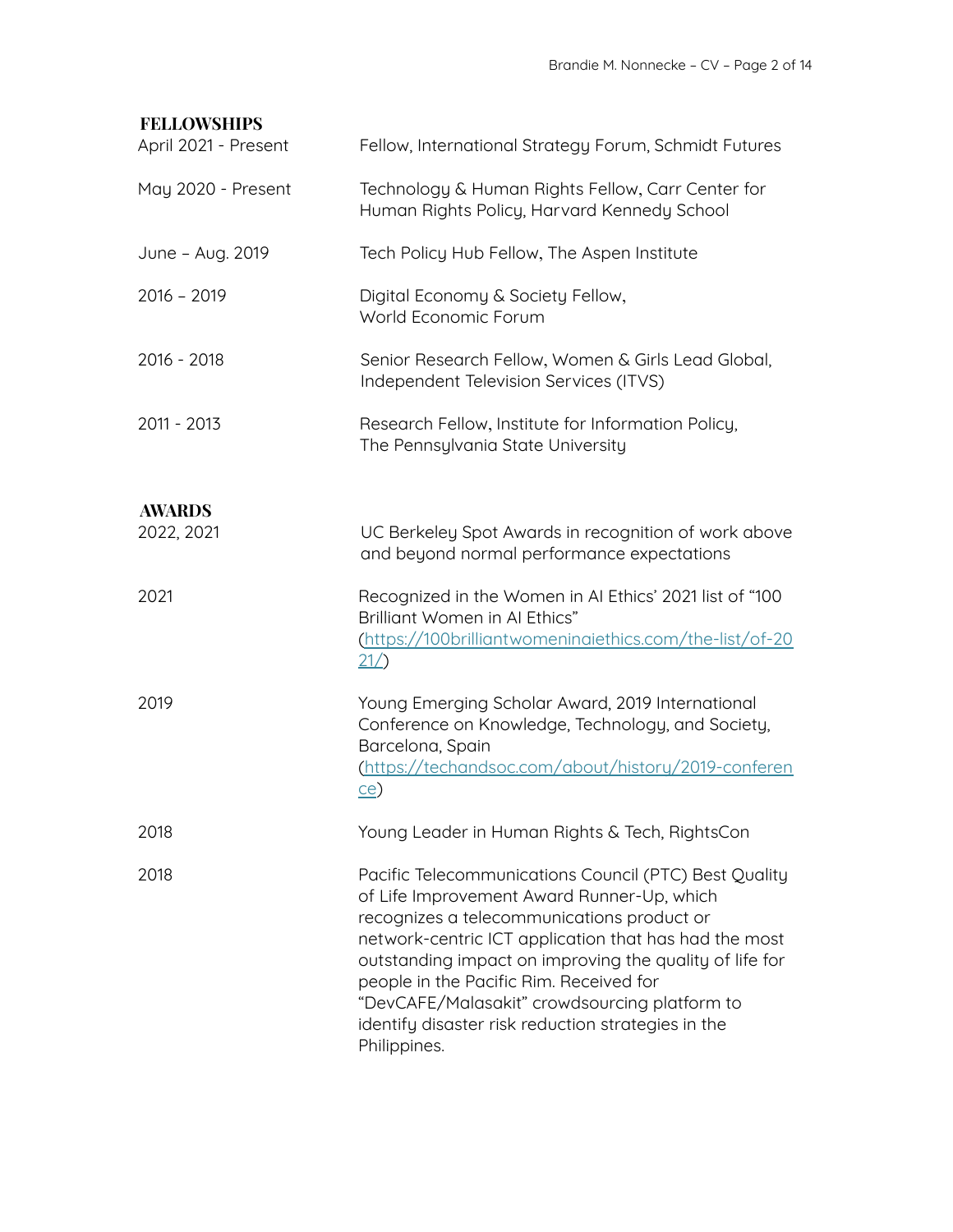| 2017-2018 | UC Berkeley Chancellor's Award for Research in the   |
|-----------|------------------------------------------------------|
|           | Public Interest for the Collaborative Assessment and |
|           | Feedback Engine (CAFE) (http://cafesustem.org/)      |
|           |                                                      |

2015 IEEE Global Humanitarian Tech Best Paper Award for "DevCAFE 1.0: A participatory platform for assessing development interventions in the field."

# **BRIEFINGS, HEARINGS, & LEGISLATION**

| Dec. 2021      | Provided guidance to Sen. Wyden (D-OR) on the<br>Algorithmic Accountability Act of 2022. Supported bill in<br>personal capacity (see press release).                                                                                                       |
|----------------|------------------------------------------------------------------------------------------------------------------------------------------------------------------------------------------------------------------------------------------------------------|
| Nov. 2019      | Provided guidance on the California Privacy Rights Act<br>(CPRA) (passed in Nov. 2020).                                                                                                                                                                    |
| June 2019      | Provided guidance to Congresswoman Castor (D-FL)<br>on a bill to amend the Child Online Privacy Protection<br>Act (COPPA) (announcement).                                                                                                                  |
| May 10, 2019   | Presented opportunities and barriers for 5G to<br>members of the California Legislature during a briefing<br>hosted by the Silicon Valley Leadership Group.                                                                                                |
| April 24, 2019 | Provided remarks in support of <b>AB-459</b> , Artificial<br>Intelligence in State Government Services Commission,<br>in the California Legislature Assembly Accountability<br>and Administrative Review Committee Hearing<br><u>(remarks and video)</u> . |
| Feb. 26, 2019  | Presented the benefits and risks of AI in a<br>Congressional briefing hosted by Congresswoman<br>Jackie Speier (D-CA), Congressman Mark DeSaulnier<br>(D-CA), and Congressman Jerry McNerney (D-CA).                                                       |

# **BOARD & WORKING GROUP MEMBERSHIPS**

| January 2022 - | Co-Chair, University of California Al Council.                                                                                                                                                                |
|----------------|---------------------------------------------------------------------------------------------------------------------------------------------------------------------------------------------------------------|
| Present        |                                                                                                                                                                                                               |
|                | Appointed by UC President Michael Drake to guide<br>implementation of the UC Responsible AI Principles<br>and recommendations of the UC Presidential Working<br>Group on AI across the UC system (more info). |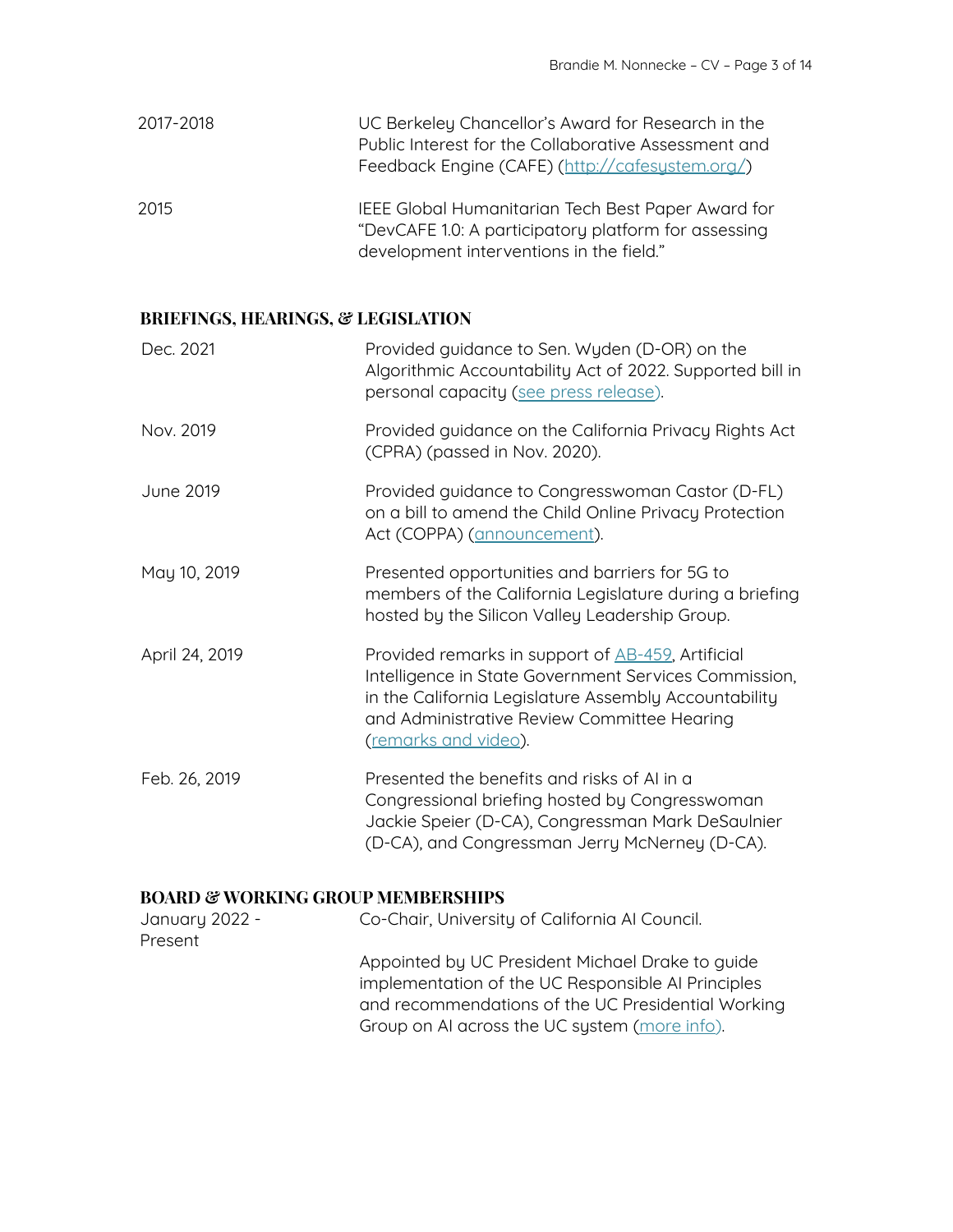| Oct. 2020 - Present        | Voting Member, IEEE P2863 Organizational<br>Governance of Artificial Intelligence Working Group<br>(more info)                                                                                                                                                                                                                                                                                                   |
|----------------------------|------------------------------------------------------------------------------------------------------------------------------------------------------------------------------------------------------------------------------------------------------------------------------------------------------------------------------------------------------------------------------------------------------------------|
|                            | This recommended practice specifies governance<br>criteria such as safety, transparency, accountability,<br>responsibility and minimizing bias, and process steps<br>for effective implementation, performance auditing,<br>training and compliance in the development or use of<br>artificial intelligence within organizations.                                                                                |
| Aug. 2020 -<br>Aug. 2021   | Co-Chair, University of California (UC) Artificial<br>Intelligence (AI) Working Group                                                                                                                                                                                                                                                                                                                            |
|                            | Appointed by UC President Michael Drake to co-chair<br>the UC AI Working Group to establish principles and<br>guidelines for the UC system's development and use of<br>Al-enabled tools. Co-chairs are Prof. Stuart Russell.<br>Electrical Engineering and Computer Science, UC<br>Berkeley and Alex Bustamante, Senior Vice President<br>and Chief Compliance and Audit Officer, UC Office of<br>the President. |
|                            | <b>Final report &amp; recommendations</b>                                                                                                                                                                                                                                                                                                                                                                        |
| Feb. 2020 - Present        | Al Security Initiative Advisory Board, Center for<br>Long-Term Cybersecurity, UC Berkeley                                                                                                                                                                                                                                                                                                                        |
|                            | Housed in the UC Berkeley Center for Long-Term<br>Cybersecurity (CLTC), the AI Security Initiative is a<br>growing hub for interdisciplinary research on the<br>global security impacts of AI.                                                                                                                                                                                                                   |
| April 2019 - March<br>2021 | Women in Machine Learning Board of Directors<br>(wimlworkshop.org)                                                                                                                                                                                                                                                                                                                                               |
|                            | WiML creates opportunities for women to engage in<br>substantive technical and professional conversations<br>in a positive, supportive environment and increases<br>awareness and appreciation of the achievements of<br>women in machine learning.                                                                                                                                                              |
| Sept. 2018 - Jan.<br>2021  | United for Iran Advisory Board (united4iran.org)                                                                                                                                                                                                                                                                                                                                                                 |
|                            | United for Iran works to advance civil liberties<br>in Iran by advocating for human rights, supporting civil<br>society, and engaging citizens through technology.                                                                                                                                                                                                                                               |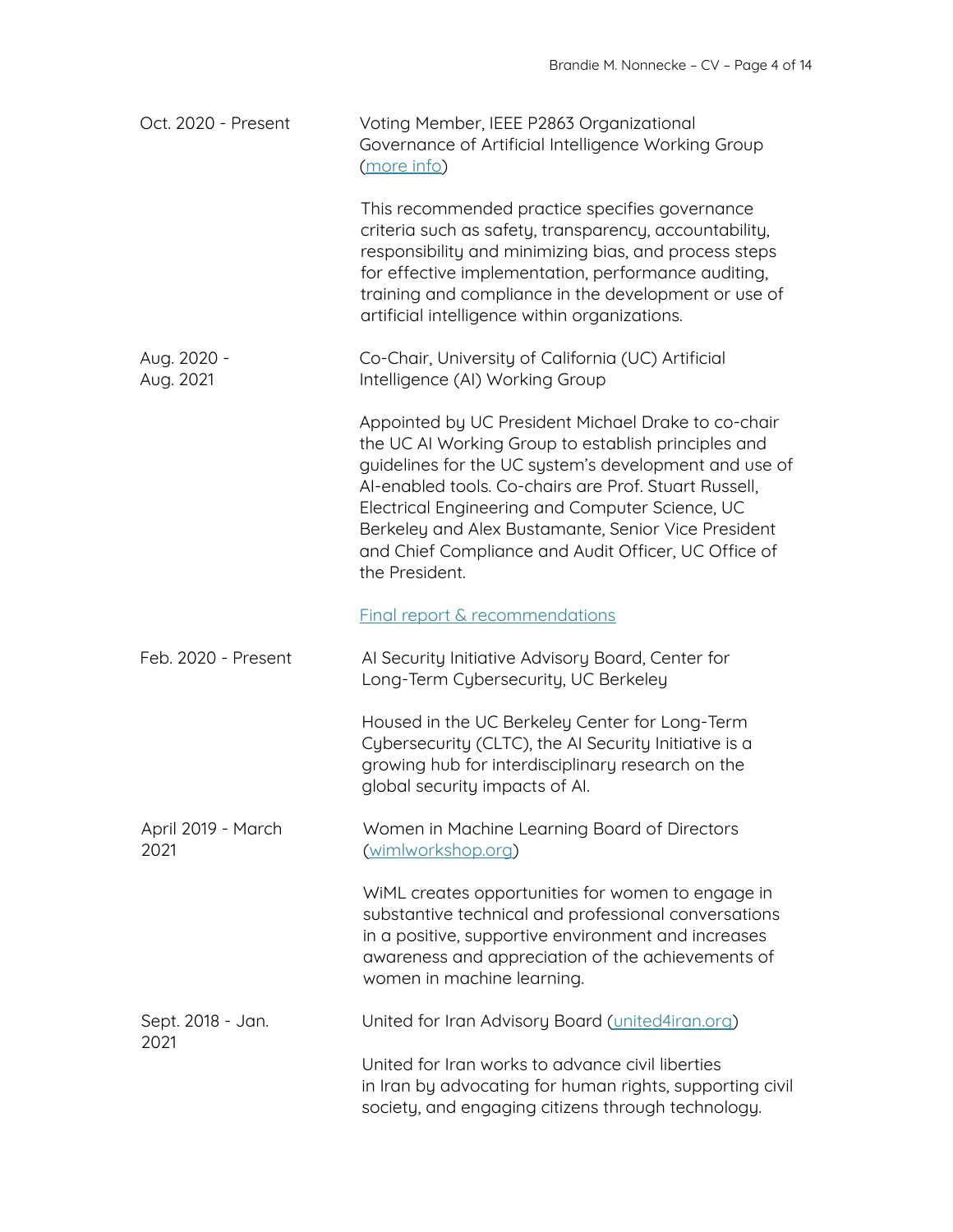## **JOURNAL REVIEWER / CONFERENCE PROGRAM COMMITTEES**

| 2022 - Present   | Nature (https://www.nature.com/).                                                                                                                                                                                                                                                                                              |
|------------------|--------------------------------------------------------------------------------------------------------------------------------------------------------------------------------------------------------------------------------------------------------------------------------------------------------------------------------|
| 2020 - Present   | The Misinformation Review, Harvard Kennedy School<br>(https://misinforeview.hks.harvard.edu/).                                                                                                                                                                                                                                 |
| 2019             | ACM Fairness, Accountability, and Transparency<br>(FAccT), (facctconference.org/2019/committees.html).<br>FAccT is an interdisciplinary conference dedicated to<br>bringing together a diverse community of scholars<br>from computer science, law, social sciences, and<br>humanities to investigate and tackle issues in Al. |
|                  | Served as a research article reviewer.                                                                                                                                                                                                                                                                                         |
| 2017, 2018, 2020 | Women in Tech Symposium, hosted by the EDGE in<br>Tech Initiative at the University of California<br>(https://edge.berkeley.edu/).                                                                                                                                                                                             |

Served on the event planning committee.

# **PUBLICATIONS & PRESENTATIONS**

Op-Eds & White Papers

Nonnecke, B., Siegel Singh, C., & Crittenden, C. (May 2022). [Building](https://citrispolicylab.org/wp-content/uploads/2022/05/Building-on-UC-Broadband.pdf) on UC [Broadband:](https://citrispolicylab.org/wp-content/uploads/2022/05/Building-on-UC-Broadband.pdf) Strategies to improve broadband access throughout California. CITRIS Policy Lab.

Nonnecke, B. & Dawson, P. (Oct. 21, 2021). Human rights [implications](https://carrcenter.hks.harvard.edu/publications/human-rights-implications-algorithmic-impact-assessments-priority-considerations) of algorithmic impact assessments: Priority [considerations](https://carrcenter.hks.harvard.edu/publications/human-rights-implications-algorithmic-impact-assessments-priority-considerations) to guide effective [development](https://carrcenter.hks.harvard.edu/publications/human-rights-implications-algorithmic-impact-assessments-priority-considerations) and use. Harvard Carr Center Discussion Paper Series.

Coleman, F., Nonnecke, B., & Renieris, E. (May 6, 2021). The [promise](https://carrcenter.hks.harvard.edu/files/cchr/files/facebook_oversight_board.pdf) and pitfalls of the Facebook Oversight Board: A human rights [perspective.](https://carrcenter.hks.harvard.edu/files/cchr/files/facebook_oversight_board.pdf) Harvard Carr Center Discussion Paper Series.

Nonnecke, B. (Nov. 15, 2020). The FCC is trying to govern content [moderation:](https://thehill.com/opinion/technology/526066-the-fcc-is-trying-to-govern-content-moderation-it-doesnt-have-the) It doesn't have the [authority.](https://thehill.com/opinion/technology/526066-the-fcc-is-trying-to-govern-content-moderation-it-doesnt-have-the) The Hill.

Nonnecke, B., Sampath, N., Sistla, M., & Crittenden, C. (Sept. 2020). The [future](https://citrispolicylab.org/wp-content/uploads/2020/09/The-Future-of-Public-Sector-Work-Report-The-CITRIS-Policy-Lab.pdf) of public sector work: [Human-centered](https://citrispolicylab.org/wp-content/uploads/2020/09/The-Future-of-Public-Sector-Work-Report-The-CITRIS-Policy-Lab.pdf) technology and policy strategies. CITRIS Policy Lab, CITRIS and the Banatao Institute.

Nonnecke, B (April 1, 2020). As millions of students turn to online [education,](https://protegopress.com/as-millions-of-students-turn-to-online-education-its-time-the-fcc-implements-bold-changes-to-close-the-digital-divide/) the FCC must [implement](https://protegopress.com/as-millions-of-students-turn-to-online-education-its-time-the-fcc-implements-bold-changes-to-close-the-digital-divide/) bold changes to close the digital divide. Protego Press.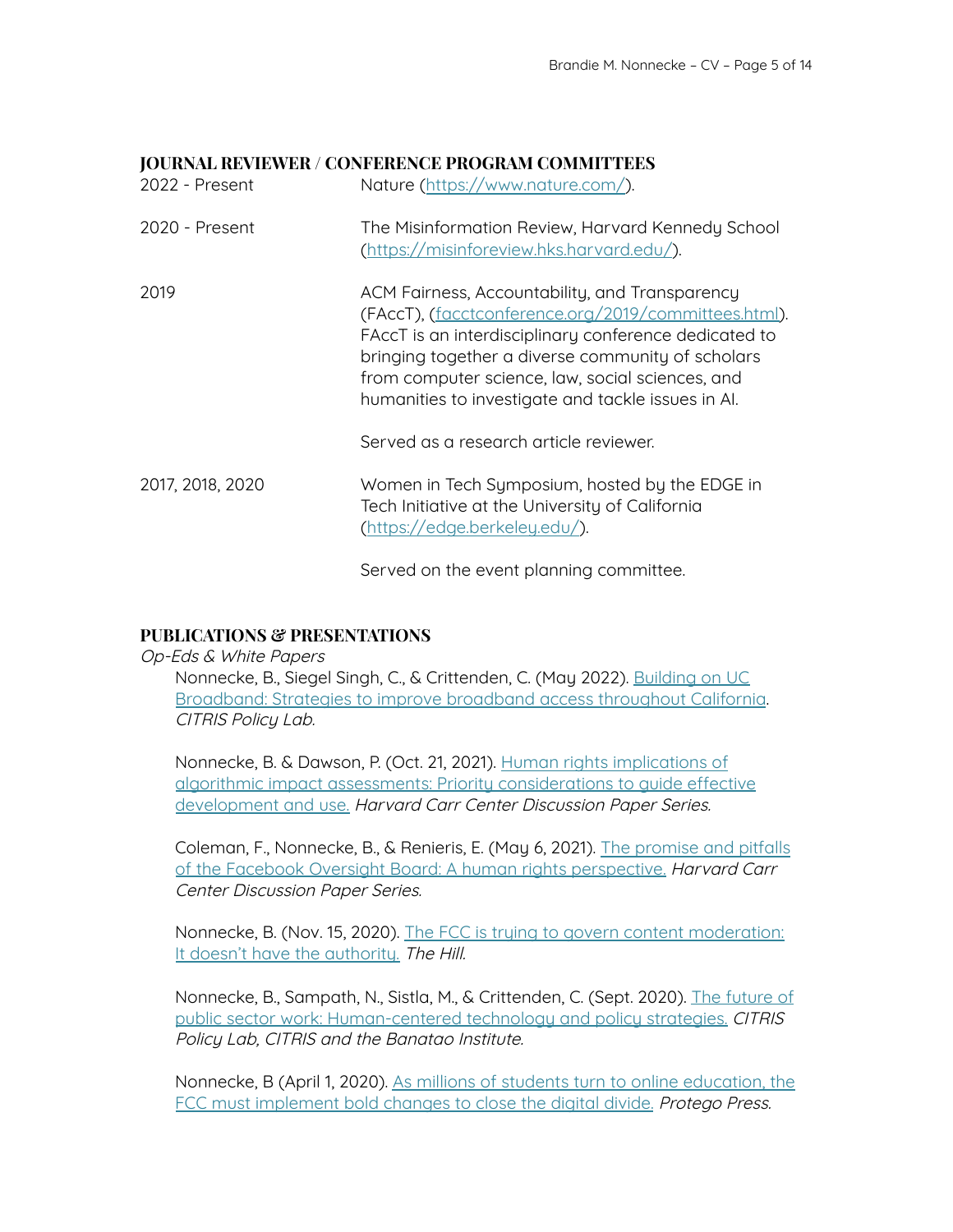Fahs, G., Nonnecke, B., & Parikh, N. (Dec. 6, 2019). Applying [test-driven](https://protegopress.com/applying-test-driven-development-to-technology-policy/) [development](https://protegopress.com/applying-test-driven-development-to-technology-policy/) to technology policy. Protego Press.

Nonnecke, B. (Nov. 5, 2019). Op-Ed: California's [Anti-Deepfake](https://www.wired.com/story/opinion-californias-anti-deepfake-law-is-far-too-feeble/) Law is far too [feeble.](https://www.wired.com/story/opinion-californias-anti-deepfake-law-is-far-too-feeble/) Wired.

Nonnecke, B. & Cussins Newman, J. (Oct. 18, 2019). Here's how [California](https://www.weforum.org/agenda/2019/10/ai-tech-ethics-california-facial-recognition/) is [approaching](https://www.weforum.org/agenda/2019/10/ai-tech-ethics-california-facial-recognition/) the ethics of AI. World Economic Forum.

Nonnecke, B., Ruhrmann, H., & Sampson Geroski, A. (Sept. 2019). [Responsible](https://citrispolicylab.org/wp-content/uploads/2019/09/Responsible-Digital-ID_CITRIS-Policy-Lab_September-2019.pdf) digital ID: Effects of data [governance](https://citrispolicylab.org/wp-content/uploads/2019/09/Responsible-Digital-ID_CITRIS-Policy-Lab_September-2019.pdf) policies and practices on human rights. Case studies from [Argentina,](https://citrispolicylab.org/wp-content/uploads/2019/09/Responsible-Digital-ID_CITRIS-Policy-Lab_September-2019.pdf) Estonia, Kenya, and China. CITRIS Policy Lab, CITRIS and the Banatao Institute.

Nonnecke, B. & Cussins Newman, J. (May 28, 2019). Fair, [reliable,](https://blogs.berkeley.edu/2019/05/28/fair-reliable-and-safe-california-can-lead-the-way-on-ai-policy-to-ensure-benefits-for-all/) and safe: [California](https://blogs.berkeley.edu/2019/05/28/fair-reliable-and-safe-california-can-lead-the-way-on-ai-policy-to-ensure-benefits-for-all/) can lead the way on AI policy to ensure benefits for all. **Berkeley** Blog.

Nonnecke, B., Gummi, M., Crittenden, C., Lindeman, D., & Gillette, D. (Sept. 25, 2018). Putting AI to work: [Technology](https://citrispolicylab.org/wp-content/uploads/2018/11/Putting-AI-To-Work_CITRIS_Sept-2018.pdf) and policy for enabling the workforce of the [future](https://citrispolicylab.org/wp-content/uploads/2018/11/Putting-AI-To-Work_CITRIS_Sept-2018.pdf). CITRIS Policy Lab, CITRIS and the Banatao Institute.

Nonnecke, B. & Martin, E. (Feb. 26, 2018). Will the next evaluation [breakthrough](https://ssir.org/articles/entry/will_the_next_evaluation_breakthrough_come_from_online_shopping) come from online [shopping?](https://ssir.org/articles/entry/will_the_next_evaluation_breakthrough_come_from_online_shopping) Stanford Social Innovation Review.

Nonnecke, B. (Dec. 14, 2017). Fight sexual [harassment](https://www.mercurynews.com/2017/12/13/opinion-fight-sexual-harassment-in-technology-companies-with-technology/) in technology companies with - [technology.](https://www.mercurynews.com/2017/12/13/opinion-fight-sexual-harassment-in-technology-companies-with-technology/) Mercury News.

Nonnecke, B. (Nov. 2017). Mobile [broadband](https://www.sfbayisoc.org/2017/11/07/rural-connectivity/) holds great promise for rural [connectivity,](https://www.sfbayisoc.org/2017/11/07/rural-connectivity/) but is it enough? The Internet Society.

Nonnecke, B. (Sept. 2017). Artificial [intelligence](https://www.weforum.org/agenda/2017/09/applying-ai-to-enable-an-equitable-digital-economy-and-society/) can make our societies more equal. [Here's](https://www.weforum.org/agenda/2017/09/applying-ai-to-enable-an-equitable-digital-economy-and-society/) how. World Economic Forum.

Nonnecke, B. (Sept. 2017). Risks of [Recognition:](https://www.newamerica.org/cybersecurity-initiative/humans-of-cybersecurity/blog/risks-of-recognition/) The United Nations High [Commissioner](https://www.newamerica.org/cybersecurity-initiative/humans-of-cybersecurity/blog/risks-of-recognition/) for Refugees is rolling out a new digital ID program with plenty of potential [benefits—and](https://www.newamerica.org/cybersecurity-initiative/humans-of-cybersecurity/blog/risks-of-recognition/) major cybersecurity implications. Context: By New America.

Nonnecke, B., Prabhakar, T., Brown, C., & Crittenden, C. (July 2017). [Inclusive](https://citrispolicylab.org/wp-content/uploads/2018/11/Inclusive-AI_CITRIS_July-2017.pdf) AI: [Technology](https://citrispolicylab.org/wp-content/uploads/2018/11/Inclusive-AI_CITRIS_July-2017.pdf) and Policy for a Diverse Urban Future. CITRIS and the Banatao Institute.

Nonnecke, B. (Feb. 3, 2017). Listening, [understanding](https://www.dailycal.org/2017/02/03/letter-editor-listening-understanding-necessary-succeed/) are necessary to succeed. Daily Californian.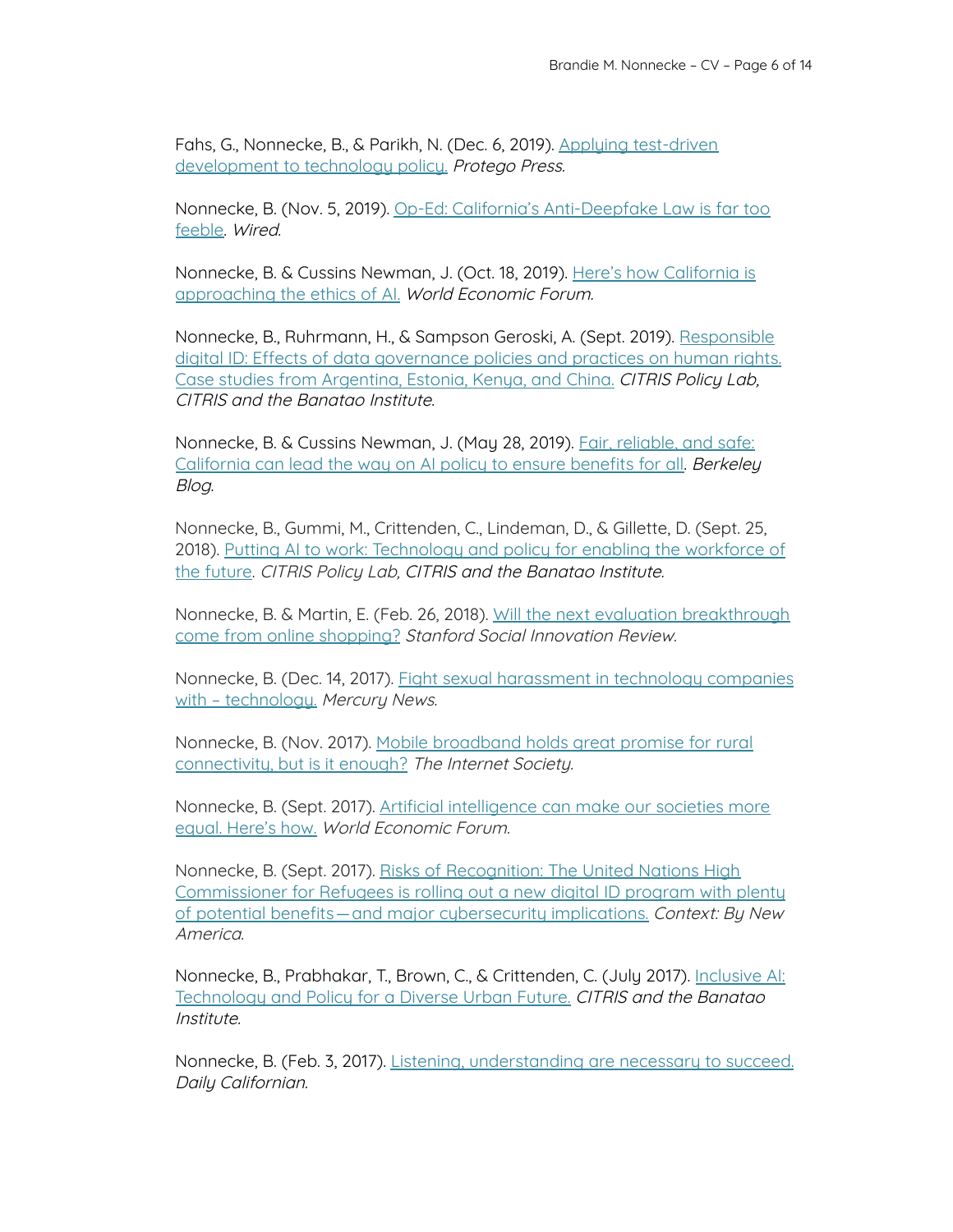Nonnecke, B., Bruch, M., & Crittenden, C. (June 2016). IoT & [Sustainability:](https://citrispolicylab.org/wp-content/uploads/2018/11/CITRIS_IoT-and-Sustainability_June-2016.pdf) [Practice,](https://citrispolicylab.org/wp-content/uploads/2018/11/CITRIS_IoT-and-Sustainability_June-2016.pdf) Policy, and Promise. CITRIS and the Banatao Institute.

Nonnecke, B. (Jan. 2017). [Revolutionary](https://www.newamerica.org/cybersecurity-initiative/humans-of-cybersecurity/blog/revolutionary-code/) Code: Why we need more conscious and collaborative social movement [technologies.](https://www.newamerica.org/cybersecurity-initiative/humans-of-cybersecurity/blog/revolutionary-code/) Context: By New America.

## Refereed Articles

Nonnecke, B. & Carlton, C. (Feb. 10, 2022). EU and US [legislation](https://www.science.org/doi/10.1126/science.abl8537) seek to open up digital [platform](https://www.science.org/doi/10.1126/science.abl8537) data. Science, 375(6581), 610-612.

Nonnecke, B., Perez de Acha, G., Choi, A., Crittenden, C. Ignacio Gutiérrez Cortés, F., Martin del Campo, A., & Mario Miranda-Villanueva, O. (Dec. 20, 2021). Harass, mislead, & [polarize:](https://www.tandfonline.com/doi/full/10.1080/19331681.2021.2004287) An analysis of Twitter political bots' tactics in targeting the [immigration](https://www.tandfonline.com/doi/full/10.1080/19331681.2021.2004287) debate for the 2018 US midterm election. Journal of Information Technology and Politics, DOI: 10.1080/19331681.2021.2004287.

Ochoa, M. & Nonnecke, B. (Oct. 2019). Increasing human [development](https://ieeexplore.ieee.org/abstract/document/9033040) in rural Mexico [through](https://ieeexplore.ieee.org/abstract/document/9033040) policies for internet access. Proceedings of the 2019 IEEE Global Humanitarian Tech Conference (GHTC). Seattle, WA.

Nonnecke, B., Martin del Campo, A., Singh, S., Wu, W., & Crittenden, C. (2019). Women's reproductive rights: [Computational](https://www.iftf.org/fileadmin/user_upload/downloads/ourwork/IFTF_WomenReproductiveRights_comp.prop_W_05.07.19.pdf) propaganda in the United States. Institute for the Future.

Nonnecke, B., Mohanty, S., Lee, A., Lee, J., Beckman, S., Mi., J., Panpairoj, T., Ancheta, J., Martinez, H., Oco, N., Roxas, R., Crittenden, C., & Goldberg, K. (2018, October). Malasakit 2.0: A [participatory](https://ieeexplore.ieee.org/document/8601882) online platform with feature phone integration and voice recognition for [crowdsourcing](https://ieeexplore.ieee.org/document/8601882) disaster risk reduction strategies in the [Philippines.](https://ieeexplore.ieee.org/document/8601882) Proceedings of the 2018 IEEE Global Humanitarian Tech Conference (GHTC). San Jose, CA.

Nonnecke, B. Mohanty, S., Lee, A., Lee, J., Beckman, S., Mi., J., Krishnan, S., Roxas, R., Oco, N., Crittenden, C., & Goldberg, K. (2017, October). [Malasakit](https://ieeexplore.ieee.org/document/8239265) 1.0: A participatory online platform for [crowdsourcing](https://ieeexplore.ieee.org/document/8239265) disaster risk reduction strategies in the [Philippines](https://ieeexplore.ieee.org/document/8239265). Proceedings of the IEEE Global Humanitarian Tech Conference (GHTC). San Jose, CA.

Meneses, M., Nonnecke, B., Martin del Campo, A., Krishnan, S., Patel, J., Kim, M., Crittenden, C., & Goldberg, K. (2017) [Overcoming](https://itidjournal.org/index.php/itid/article/download/1526/1526-4725-1-PB.pdf) citizen mistrust and enhancing democratic practices: Results from the [e-participation](https://itidjournal.org/index.php/itid/article/download/1526/1526-4725-1-PB.pdf) platform 'Mexico [Participa.'](https://itidjournal.org/index.php/itid/article/download/1526/1526-4725-1-PB.pdf) Information Technologies and International Development (ITID), 13, 138-154.

Epstein, D. & Nonnecke, B. (2016). [Multistakeholderism](https://onlinelibrary.wiley.com/doi/abs/10.1002/poi3.116) in praxis: The case of the regional and national IGF [initiatives.](https://onlinelibrary.wiley.com/doi/abs/10.1002/poi3.116) Policy & Internet, 8(2), 148-173. doi: 10.1016/j.telpol.2015.12.005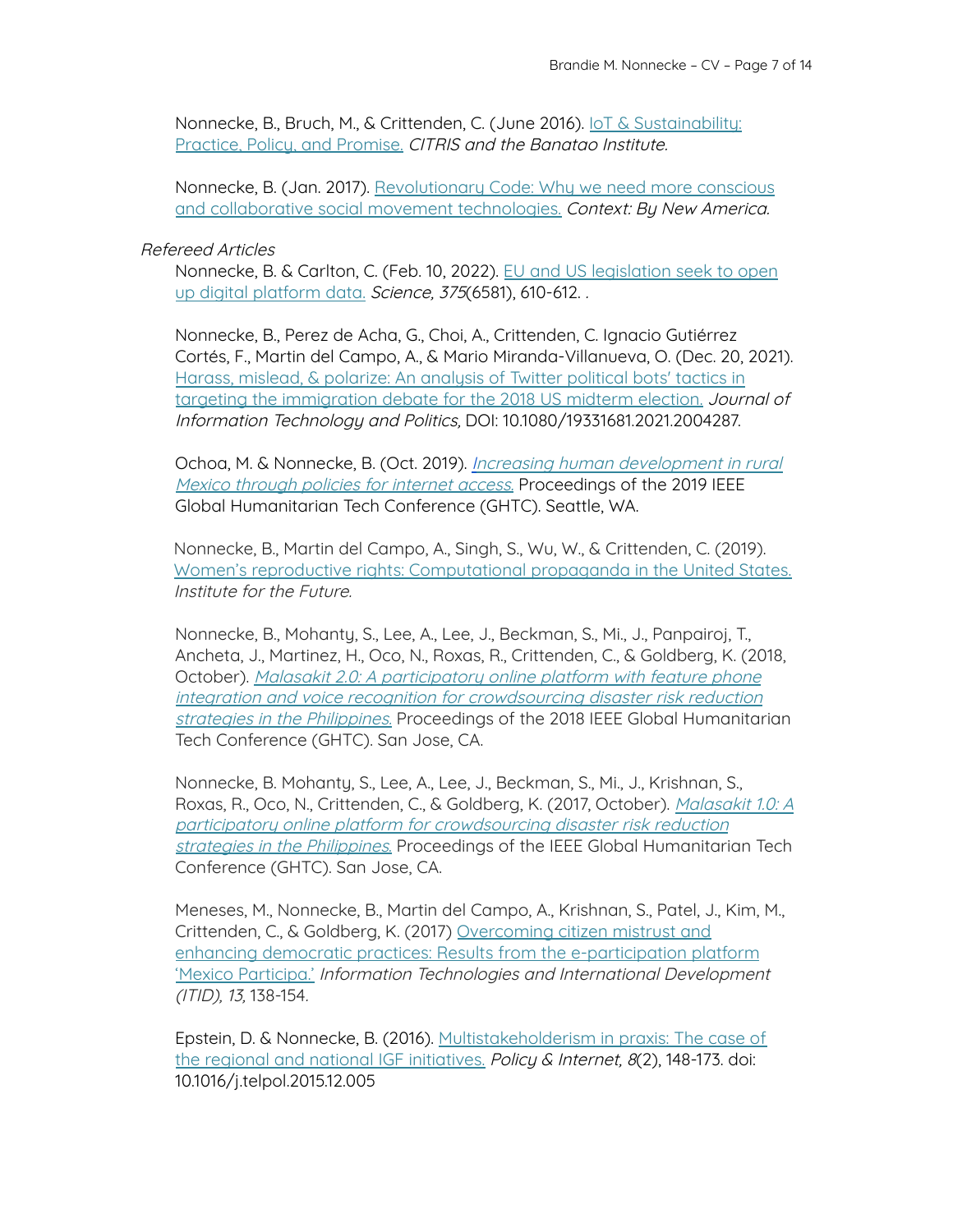Nonnecke, B. (2016). The transformative effects of [multistakeholderism](https://www.sciencedirect.com/science/article/abs/pii/S0308596115002049) in Internet [governance:](https://www.sciencedirect.com/science/article/abs/pii/S0308596115002049) A case study of the East Africa Internet Governance [Forum.](https://www.sciencedirect.com/science/article/abs/pii/S0308596115002049) Telecommunications Policy, 40(4), 343-352.

Dinesen, B., Nonnecke, B., Lindeman, D., Toft, E., Kidholm, K., Jethwani, K., Young, H., Spindler, H., Oestergaard, C., Southard, J., Gutierrez, M., Anderson, N., Albert, N., Han, J., Nesbitt, T. (2016). [Personalized](https://www.jmir.org/2016/3/e53/) telehealth in the future: A [research](https://www.jmir.org/2016/3/e53/) agenda. Journal of Medical Internet Research, 8(3).

Nonnecke, B.\*, Krishnan, S.\*, Patel, J., Zhou, M., Byaruhanga, L., Masinde, D., Meneses, M., Martin del Campo, A., Crittenden, C., & Goldberg, K. (October 2015). DevCAFE 1.0: A participatory platform for assessing [development](https://ieeexplore.ieee.org/document/7344009) [interventions](https://ieeexplore.ieee.org/document/7344009) in the field. Proceedings of the 2015 IEEE Global Humanitarian Technology Conference (GHTC). Seattle, WA.



Recipient of the 2015 IEEE GHTC Best Paper Award

Patel, J., Gershoni, G., Krishnan, S., Nelimarkka, M., Nonnecke, B., & Goldberg, K. (August 2015). A case study in [mobile-optimized](https://dl.acm.org/doi/10.1145/2786567.2787135) vs. responsive web application [design.](https://dl.acm.org/doi/10.1145/2786567.2787135) Proceedings of the ACM International Conference on Human-Computer Interaction with Mobile Devices and Services (MobileHCI). Copenhagen, Denmark.

Zhou, M., Cliff, A., Huang, A., Krishnan, S., Nonnecke, B., Uchino, K., Joseph, S., Fox, A., Goldberg, K. (March 2015). M-CAFE: [Managing](https://escholarship.org/uc/item/61c9d9tz) MOOC Student Feedback with [Collaborative](https://escholarship.org/uc/item/61c9d9tz) Filtering. Proceedings of the 2nd ACM Conference on Learning At Scale (L@S 2015), Vancouver, BC, Canada

Martin, B. & Jayakar, K. (2013). Moving beyond dichotomy: [Comparing](https://papers.ssrn.com/sol3/papers.cfm?abstract_id=2031254) composite [telecommunications](https://papers.ssrn.com/sol3/papers.cfm?abstract_id=2031254) regulatory governance indices. Telecommunications Policy, 37(9), 691-701.

Olorunnisola, A. & Martin, B. (2013). Influences of media on social [movements:](https://www.sciencedirect.com/science/article/abs/pii/S0736585312000226) [Problematizing](https://www.sciencedirect.com/science/article/abs/pii/S0736585312000226) hyperbolic inferences about impacts. Telematics & Informatics, 30(3), 275- 288.

- Most frequently downloaded article for over 90 days in Telematics & Informatics (May - July 2013)

Jayakar, K. & Martin, B. (2012). Regulatory [governance](https://www.sciencedirect.com/science/article/abs/pii/S030859611200122X) in African [telecommunications:](https://www.sciencedirect.com/science/article/abs/pii/S030859611200122X) Testing the resource curse hypothesis. Telecommunications Policy, 36(9), 691-703.

Martin, B. (2012). Hitting or missing African UAS [objectives?](https://papers.ssrn.com/sol3/papers.cfm?abstract_id=2272130) An evaluation of universal access and service (UAS) policy guidelines for [developing](https://papers.ssrn.com/sol3/papers.cfm?abstract_id=2272130) countries. Communications & Strategies, 86(2), 121-141.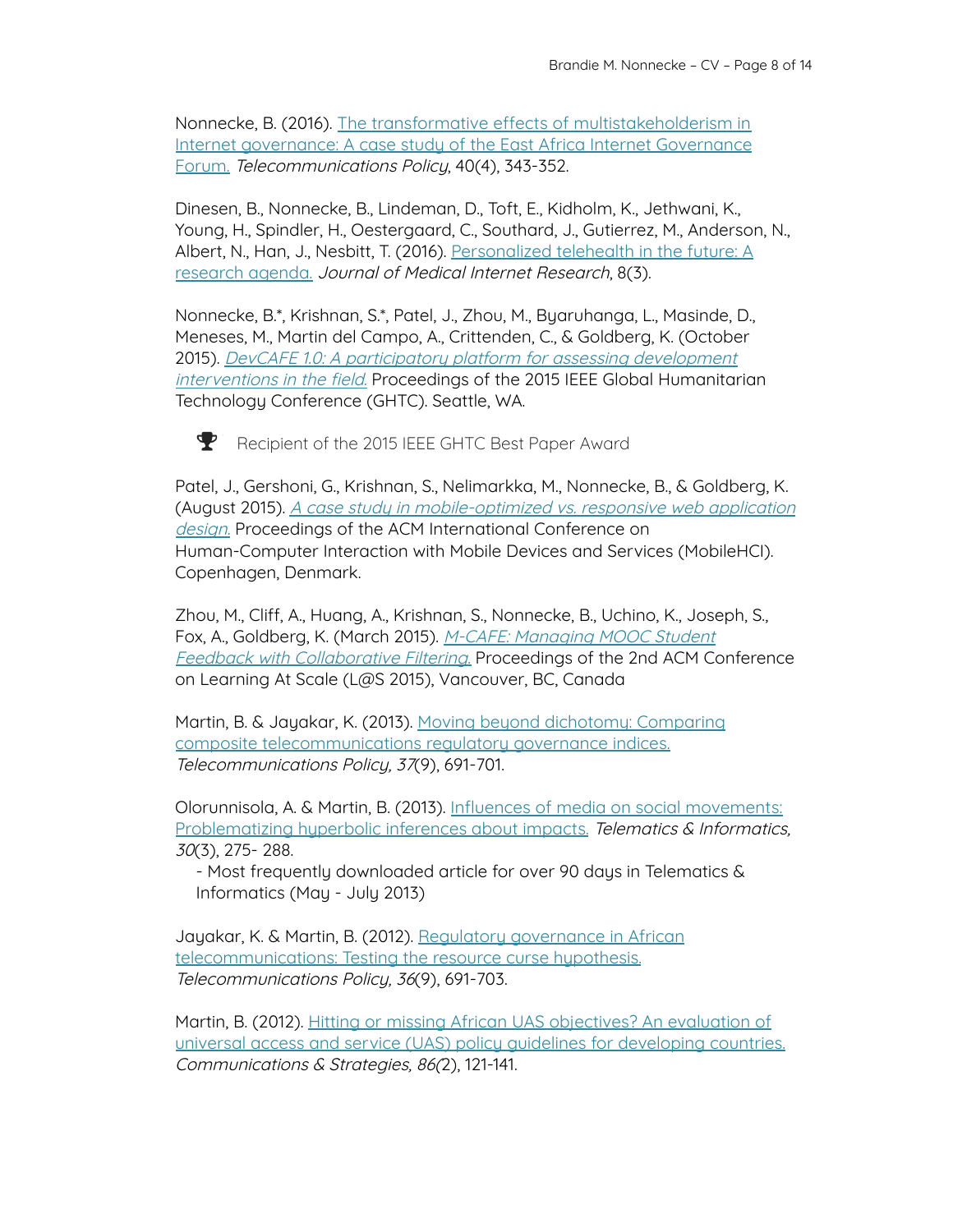Martin, B. & Abbott, E. (Winter 2011). Mobile phones and rural [livelihoods:](https://itidjournal.org/index.php/itid/article/view/789.html) Diffusion, uses, and perceived impacts of uses among small- to [medium-sized](https://itidjournal.org/index.php/itid/article/view/789.html) farm holders in Kamuli District, [Uganda.](https://itidjournal.org/index.php/itid/article/view/789.html) Information Technologies & International Development, 7(4), 17-34.

#### Book Chapters

Koenig, A. & Nonnecke, B. (2020). Human rights, psychology, and artificial intelligence. In N. Rubin & R. Flores (Eds)., Handbook on Psychology and Artificial Intelligence (pp. 583-590). Cambridge, UK: Cambridge University Press.

Fratoni, M., Ahn, J., Nonnecke, B., Locatelli, G., & Goldberg, K. (2017). Development of a knowledge management system for energy driven by public feedback. In J. Ahn, F. Guarnieri, & K. Furuta (Eds.), Resilience: A new paradigm of nuclear safety. From accident mitigation to resilient society facing extreme situations (pp. 127-133). Cham, Switzerland: Springer Open.

Nonnecke, B., Aitamurto, T., Catterson, D., Crittenden, C., Garland, C., Huang, A., Krishnan, S., Nelimarkka, M., Newsom, G., Patel, J., Scott, J., & Goldberg, K. (2016). The California Report Card v1.0. In E. Gordon & P. Mihailidis (Eds.), Civic Media: Technology, Design, Practice (pp. 235 – 240). Cambridge, MA: MIT Press.

Martin, B. & Olorunnisola, A. (2013). Voicing dissent from Kenya to Egypt: How new ICTs can either be "liberation" or "repression" technologies. In A. Olorunnisola & A. Douai (Eds.), New media influence on social and political change in Africa. Hershey, PA: IGI Global.

#### Book Reviews

Martin, B. (2011). Review of communications research in action: Scholar-activist collaborations for a democratic sphere edited by Philip M. Napoli and Minna Aslama. Journal of Information Policy, 1, 179-181.

#### Refereed Conference Presentations

Ochoa, M. & Nonnecke, B. (Sept. 2019). Developing <sup>a</sup> parsimonious digital Inclusion index: The case of Mexico. Paper presented at the 2019 Telecommunications Policy Research Conference (TPRC). Washington, DC.

Nonnecke, B., Gummi, M., Crittenden, C., Lindeman, D., & Gillette, D. (Sept. 2018). Putting AI to work: Technology and policy for enabling the workforce of the future. International Conference on Technology, Knowledge, and Society. Barcelona, Spain.

Nonnecke, B., Nakhat, U., Martin del Campo, A., Meneses, M., & Zarate, H. (29 May 2018). Tweeting at the border wall: Twitter as <sup>a</sup> platform for transnational lobbying between the U.S. and Mexico. Paper presented at the 2018 International Communications Association (ICA) post-conference "Lobbying and Democracy: The Voice of Communication." Prague, Czech Republic.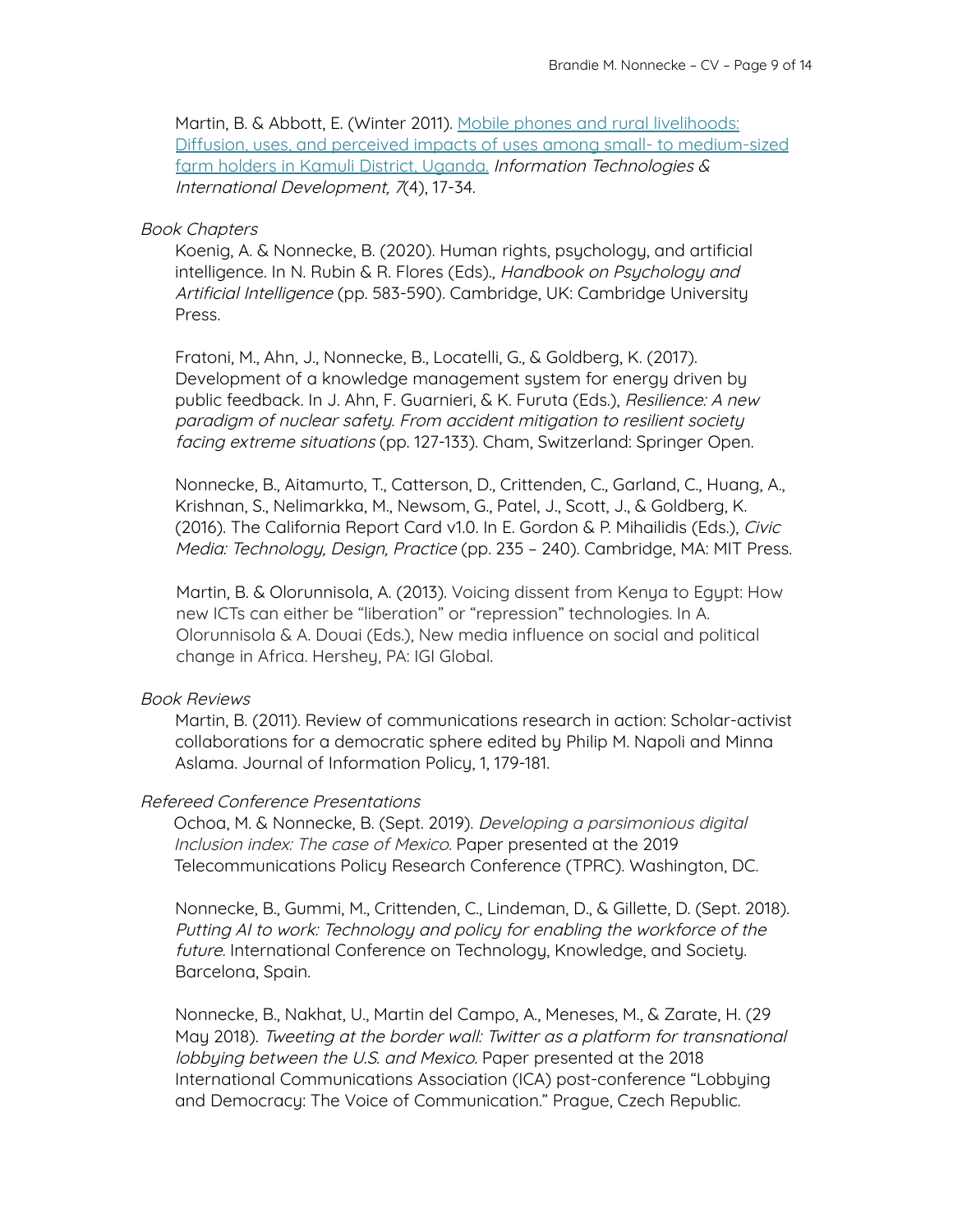Epstein, D. & Nonnecke, B. (26-27 April 2018). Participation Matters: Potential Effects of the IGF on Internet Governance Capacity Building. Paper presented at the 2018 GIG-ARTS Conference. Cardiff, UK.

Nonnecke, B. & Epstein, D. (May 2016). Crowdsourcing Internet governance: Assessing effects of crowdsourcing platform design on Internet governance debates. Paper presented at the ACM Special Interest Group on Computer-Human Interaction (CHI) Conference. San Jose, CA.

Zhou, M., Cliff, A., Krishnan, S., Nonnecke, B., Crittenden, C., Uchino, K., & Goldberg, K. (Sept. 2015). Motivating and prioritizing ongoing student feedback during MOOCs and large on-campus courses using collaborative filtering. Paper presented at ACM Special Interest Group for Information Technology Education Conference. Chicago, IL.

Nonnecke, B., Krishnan, S., Akula, A., Cliff, A., Huang, A., Lin, A., Nehama, S., Byaruhanga, L., Masinde, D., Crittenden, C., & Goldberg, K. (May 2015). A mobile platform for participatory assessment of development programs and <sup>a</sup> case study in Uganda. Paper presented at the Humanitarian Technology Conference: Science, Systems and Global Impact. Boston, MA.

Nonnecke, B. (Nov. 2014). Participatory action research methodologies for development evaluation. USAID Higher Education Solutions Network (HESN) TechCon. San Francisco, CA.

Nelimarkka, M., Nonnecke, B., Krishnan, S., Aitamurto, A., Huang, A., Newsom, G., Gregory, C., Patel, J., Catterson, D., Crittenden, C., Scott, J., Garland, C., & Goldberg, G. (Sept. 2014). Comparing three online civic engagement platforms using the "Spectrum of Public Participation" framework. Paper presented at the University of Oxford: Internet, Policy, and Politics Conference on Crowdsourcing for Politics and Policy (IPP 2014). Oxford, UK.

Martin, B. (Nov. 2012). Hitting or missing Africa's telecommunication development targets? Evaluating the World Bank's universal access and service policy recommendations for developing countries. Paper to be presented at the National Communication Association, Orlando, FL.

Martin, B. & Jayakar, K. (Sept. 2012). Moving beyond dichotomy: Construction and testing of <sup>a</sup> composite telecommunications regulatory governance index. Paper presented at the Telecommunications Policy Research Conference, Arlington, VA.

Schejter, A. & Martin, B. (Sept. 2012). If you build it - Will they come? Understanding the information needs of users of BTOP funded broadband Internet public computer centers. Paper presented at the Telecommunications Policy Research Conference, Arlington, VA.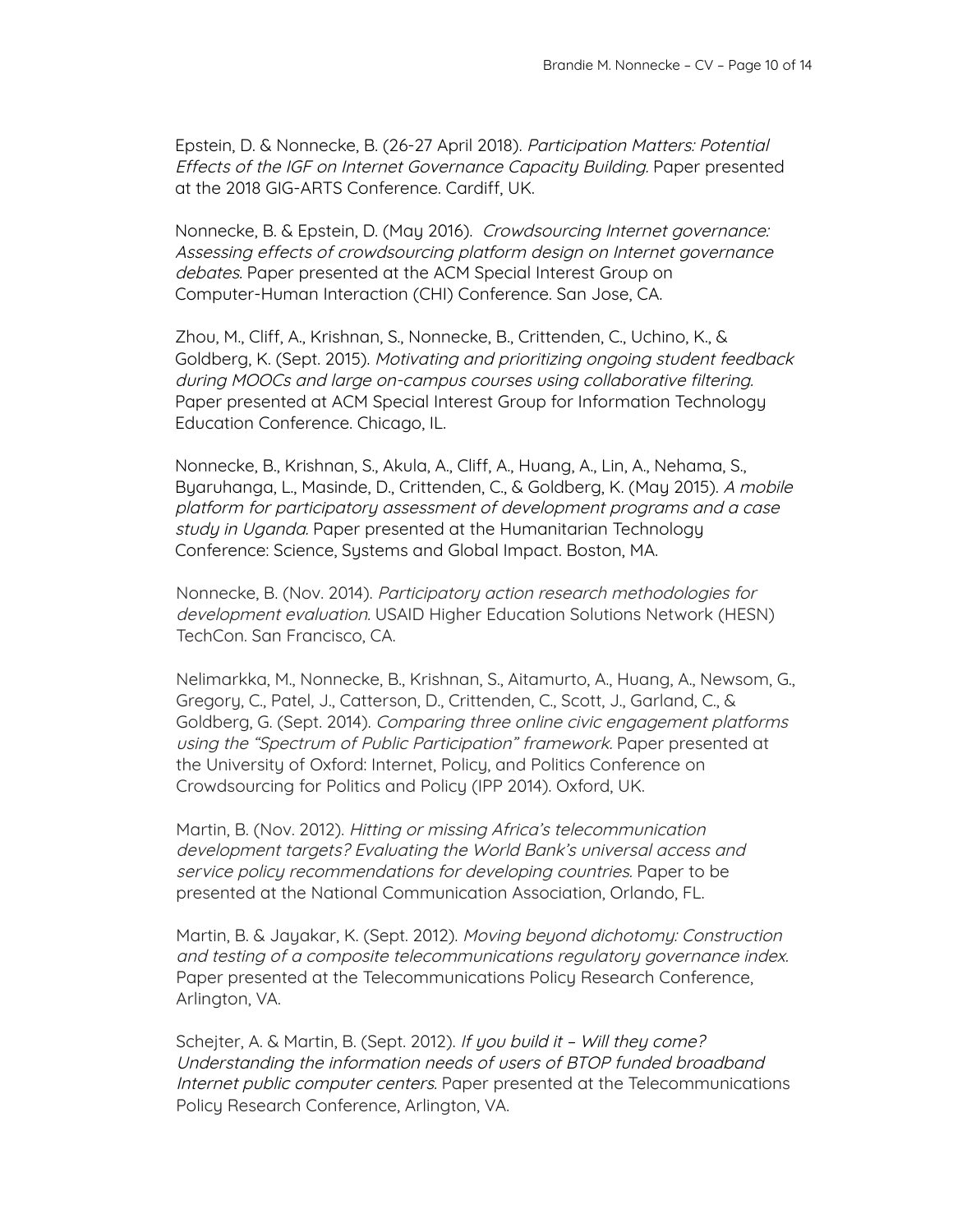Hoag, A., Martin, B., & Dong, S. (Aug. 2012). Making <sup>a</sup> splash on the first day of class: Creating and using short case studies. Poster presented within the "Great Ideas for Teaching" poster session at the Association for Education in Journalism and Mass Communication, Chicago, IL.

Martin, B. (May 2012). The revolution will be hyperbolized: Western media discourse of use of social media in the 2011 Egyptian revolution. Paper presented at the annual meeting of the International Communications Association, Phoenix, AZ.

Martin, B. & Olorunnisola, A. (Nov. 2011). Voicing dissent from Kenya to Egypt: How new ICTs can either be "liberation" or "repression" technologies. Paper presented at the annual meeting of the National Communication Association, New Orleans, LA. Jayakar, K. & Martin, B. (2011, September). Regulatory governance in African telecommunications: Testing the resource curse hypothesis. Paper presented at the Telecommunications Policy Research Conference, Arlington, VA.

Martin, B. & Olorunnisola, A. (Sept. 2011). Use of new ICTS as "liberation" or "repression" technologies in social movements: the need to formulate appropriate media policies. Paper presented at the Institute for Information Policy and New America Foundation Workshop, Washington, DC.

Martin, B. & Abbott, E. (March 2010). Development calling: The use of mobile phones in agriculture development in Uganda. Paper presented at UNESCO's International Federation for Information Processing Workshop, Kampala, Uganda.

Martin, B. (2009). Uses of mobile phones in agriculture development in Uganda. Poster presented at the Norman Borlaug World Food Prize: Graduate Research Poster Presentation, Ames, IA

## **TEACHING**

| 2011 - Present                       | Communications (COMM) 403:<br>Law of Mass Communication: Nature and theories of                                                              |
|--------------------------------------|----------------------------------------------------------------------------------------------------------------------------------------------|
| The Pennsylvania<br>State University | law; the Supreme Court and press freedom; legal<br>problems of the mass media                                                                |
|                                      | Communications (COMM) 410:<br>International Communications: The role of<br>international media in communication among and<br>between nations |
|                                      | Communications (COMM) 428B:                                                                                                                  |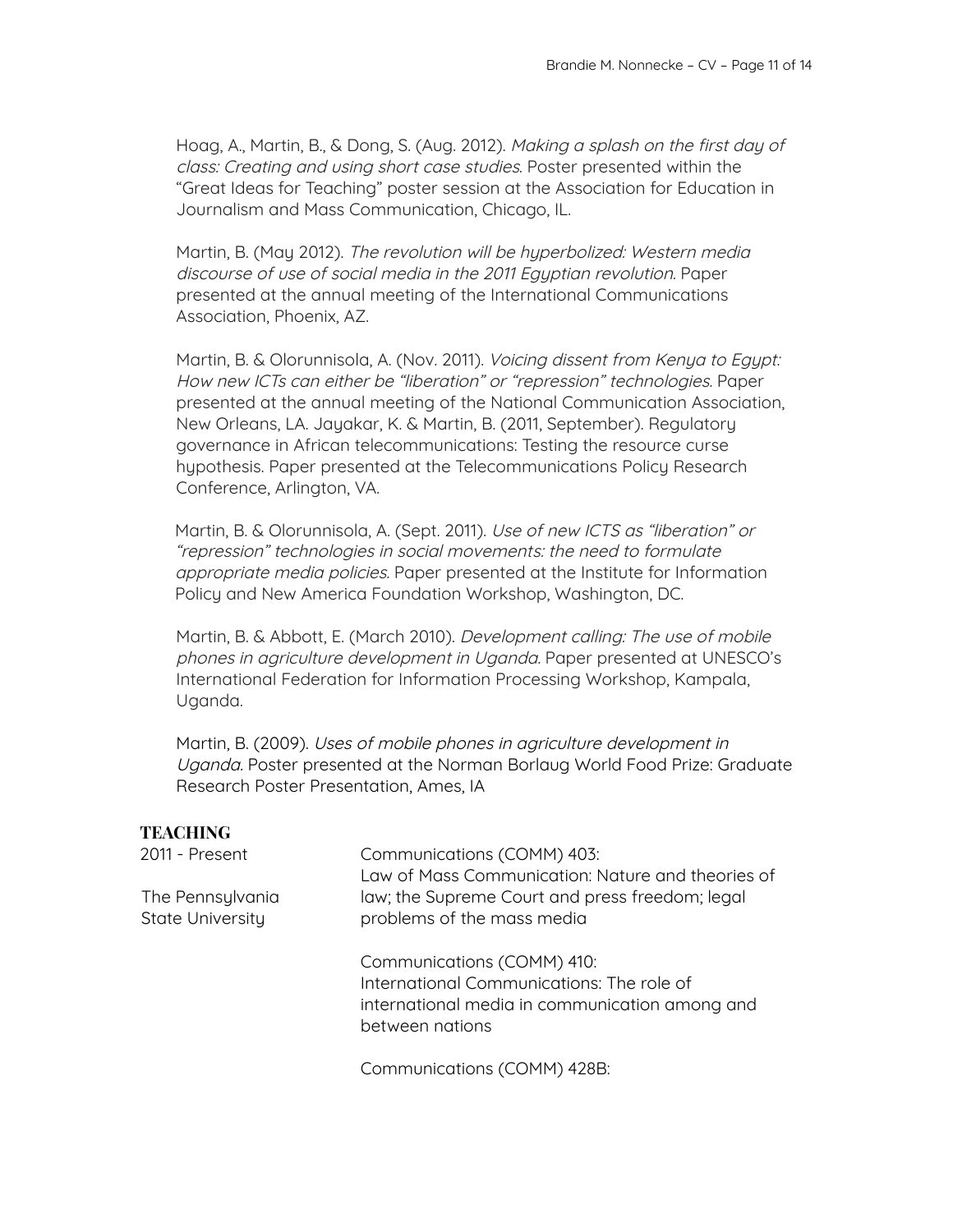Strategic Communications Law: First Amendment protection for commercial speech; advertising regulation; privacy regulation

Communications (COMM) 489W\*: Utilizing economic and regulatory models to explain the structure, conduct and performance of firms in the media and information industries, including the emergence of information and communication technology (ICT) for development activities by multinational ICT companies \*Course Developer

### **GRANTS**

A Transdisciplinary Program for Pre-College Youth to Prepare the Future Workforce for Fairness, Accountability, Transparency, and Ethics (FATE) in AI Sponsor: National Science Foundation (NSF #2039637) Role: Co-PI Date: Aug. 2020 – Oct. 2021 Amount: \$299,987

Evaluation and Assessment of State Technology Pilot Projects Focused on Artificial Intelligence and Robotic Process Automation Sponsor: California Department of Technology Date: July 2020 - June 2021 Amount: \$175,854

The Inclusive Workforce: Human-centered technology and policy strategies to enhance the future of work Sponsor: Microsoft Role: Co-PI Date: Aug. 2019 – Nov. 2020 Amount: \$100,000

Equidad Digital: The social and human rights impacts of AI-enabled decision-making in Mexico Sponsor: UC MEXUS-CONACYT Role: Co-PI Date: Aug. 2018 – Aug. 2020 Amount: \$25,000

Putting AI to Work: Technology & policy for enabling the workforce of the future Sponsor: Microsoft Role: Co-PI Date Jan. 2018 – June 2018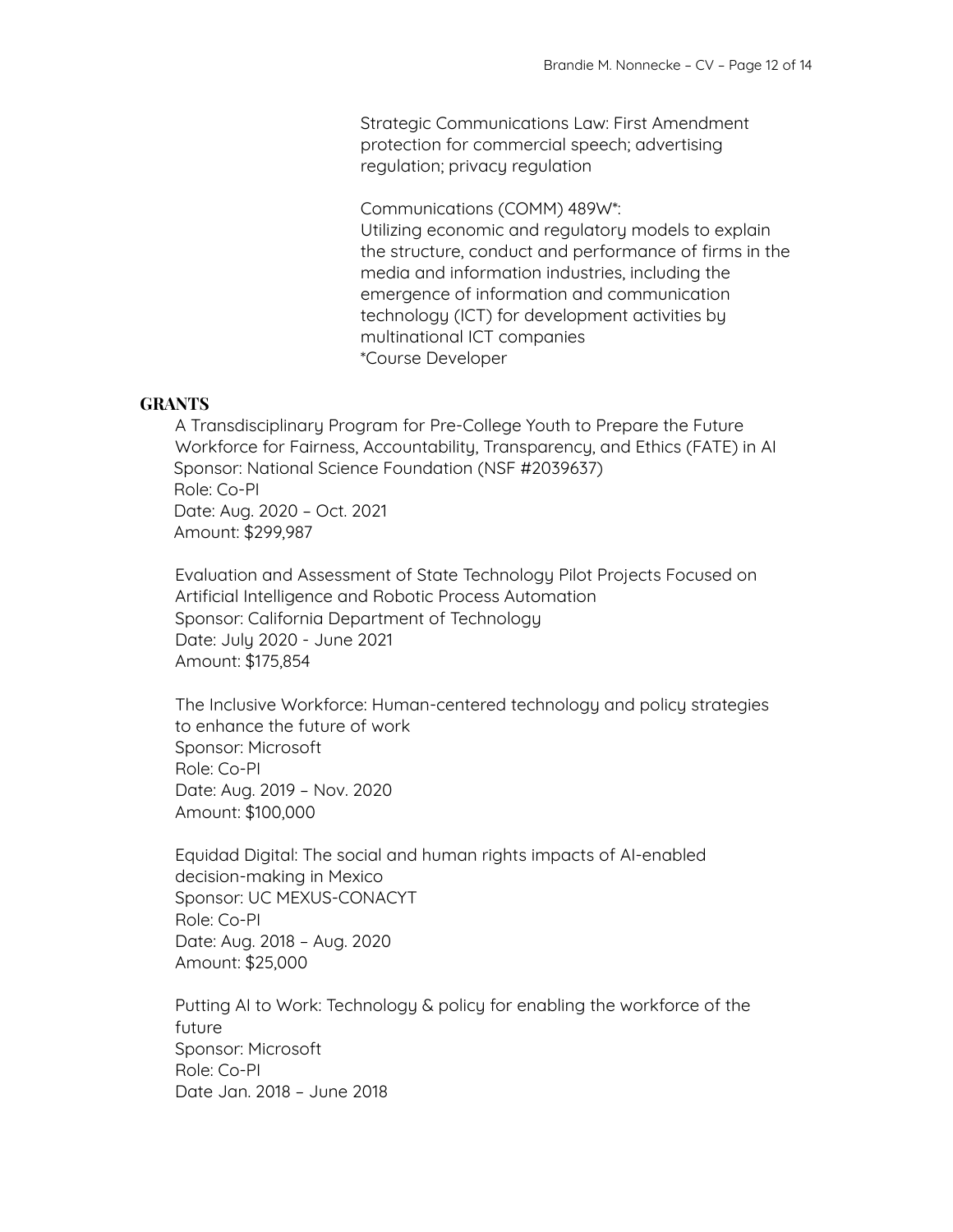Amount: \$100,000

E-Participation 2.0: Connecting diverse Philippine populations for disaster risk management with a toolkit integrating text and speech analytics Sponsor: Philippine California Advanced Research Institutes (PCARI) Role: Co-PI Date: May 2016 – May 2018 Amount: \$605,000

Inclusive AI: Technology & policy for a diverse urban future Sponsor: Microsoft Role: Co-PI Date: Jan. 2017 – June 2017 Amount: \$80,000

IoT & Sustainability: Practice, policy, and promise Sponsor: Microsoft Role: Co-PI Date: Jan. 2016 – June 2016 Amount: \$40,000

Mexico Participa: A platform to crowdsource priority policy issues in Mexico Sponsor: CITRIS, UC Berkeley Role: Lead Researcher Date: January – December 2015 Amount: \$25,000

Collaborative Assessment and Feedback Engine (CAFE) Sponsor: Blum Center for Developing Economies and the Development Impact Lab (USAID Cooperative Agreement AID-OAA-A-12-00011) Role: Lead Researcher Date: Dec. 2013 – Aug. 2016 Amount: \$300,000

## **MEDIA APPEARANCES**

Pena, L. (April 25, 2022). [Experts](https://abc7news.com/twitter-elon-musk-new-changes-free-speech/11791291/) explain what the future of Twitter could look like with Elon [Musk.](https://abc7news.com/twitter-elon-musk-new-changes-free-speech/11791291/) ABC.

Tarantola, A. (May 3, 2021). How social media [recommendation](https://www.engadget.com/how-social-media-recommendation-algorithms-help-spread-online-hate-180032029.html) algorithms help [spread](https://www.engadget.com/how-social-media-recommendation-algorithms-help-spread-online-hate-180032029.html) hate. Engadget.

Tarantola, A. (April 30, 2021). The EU's [proposed](https://www.engadget.com/eu-proposed-ai-laws-would-regulate-robosurgeons-but-not-military-killbots-160040910.html) AI laws would regulate robot [surgeons](https://www.engadget.com/eu-proposed-ai-laws-would-regulate-robosurgeons-but-not-military-killbots-160040910.html) but not the military. Engadget.

Fancher, L. (8 Jan., 2020). [Researchers](https://www.eastbayexpress.com/oakland/researchers-into-deepfakes-highlight-failings-of-new-california-legislation/Content?oid=28371926) Into 'Deepfakes' Highlight Failings of New California [Legislation.](https://www.eastbayexpress.com/oakland/researchers-into-deepfakes-highlight-failings-of-new-california-legislation/Content?oid=28371926) East Bay Express.